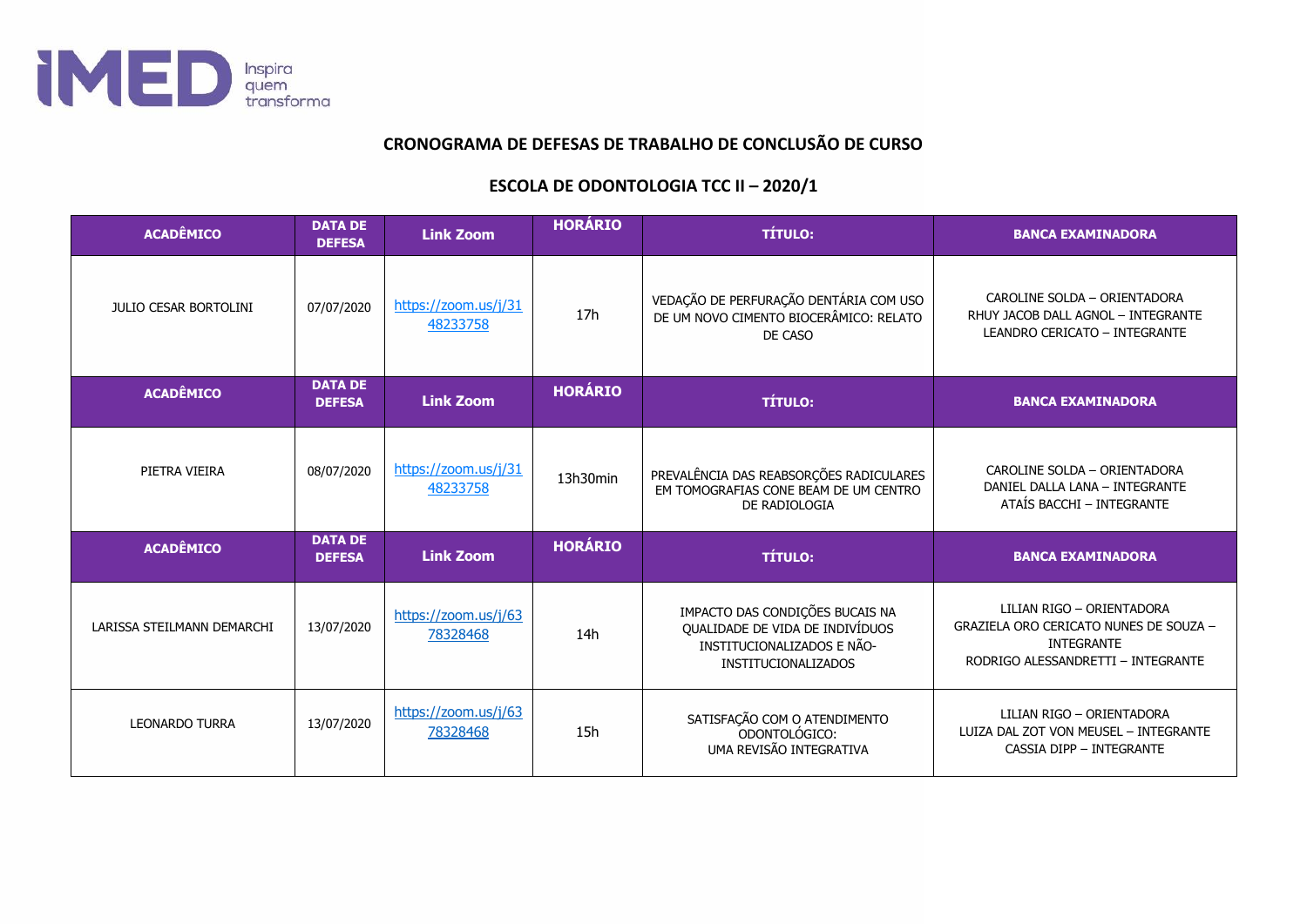

| RAFAELA CORÁ                               | 13/07/2020                      | https://zoom.us/j/5<br>499658319?pwd=Tz<br>Z4NkpHcFNqZVYxN0<br>U1ajlFVUq3dz09                  | 15h30min       | MÉTODOS DE PREVENÇÃO E TRATAMENTO DA<br>MUCOSITE ORAL: UMA REVISÃO DE ESCOPO                                   | RAFAEL ONOFRE - ORIENTADOR<br>TICIANE DE GÓES - INTEGRANTE<br>JOSEANE CALZA - INTEGRANTE                      |
|--------------------------------------------|---------------------------------|------------------------------------------------------------------------------------------------|----------------|----------------------------------------------------------------------------------------------------------------|---------------------------------------------------------------------------------------------------------------|
| KETLIN MATOS DA SILVA DOS<br><b>SANTOS</b> | 13/07/2020                      | https://zoom.us/j/63<br>78328468                                                               | 16h            | CONHECIMENTO E HABILIDADES DOS<br>CIRURGIÕES- DENTISTAS FRENTE A CASOS DE<br>URGÊNCIAS E EMERGÊNCIAS MÉDICAS   | LILIAN RIGO - ORIENTADORA<br><b>MATEUS GIACOMIN - INTEGRANTE</b><br>DAVI FRANCISCO CASA BLUM - INTEGRANTE     |
| <b>ACADÊMICO</b>                           | <b>DATA DE</b><br><b>DEFESA</b> | <b>LINK ZOOM</b>                                                                               | <b>HORÁRIO</b> | <b>TÍTULO</b>                                                                                                  | <b>BANCA EXAMINADORA</b>                                                                                      |
| <b>JULIA RAFFAELLI FREO</b>                | 14/07/2020                      | https://zoom.us/j/86<br>83204935?pwd=cXF<br>RCXR0R2IWWVVxUX<br>VBWIV4ckZpdz09<br>Senha: 123456 | 11h            | CARACTERÍSTICAS CLÍNICAS PARA SELEÇÃO DE<br>RETENTORES INTRA-RADICULARES                                       | RODRIGO ALESSANDRETTI - ORIENTADOR<br>ALOÍSIO ORO SPAZZIN - INTEGRANTE<br>RHUY JACOB DALL AGNOL - INTEGRANTE  |
| <b>JORDANA ZIMMER</b>                      | 14/07/2020                      | https://zoom.us/j/63<br>78328468                                                               | 14h            | DIAGNÓSTICO HISTOPATOLÓGICO DE LESÕES<br>ORAIS DE UM INSTITUTO DE PATOLOGIA:<br>DADOS RETROSPECTIVOS DE 4 ANOS | LILIAN RIGO - ORIENTADORA<br>BERNARDO ANTONIO AGOSTINI - INTEGRANTE<br>SUYENE OLTRAMARI DE SOUZA - INTEGRANTE |
| <b>CAUANE BRUNA STEIN</b>                  | 14/07/2020                      | https://zoom.us/j/63<br>78328468                                                               | 17h            | USO DE SERVIÇO ODONTOLÓGICO NO PERÍODO<br>DA GESTAÇÃO E FATORES ASSOCIADOS                                     | LILIAN RIGO - ORIENTADORA<br>LUIZA DAL ZOT VON MEUSEL - INTEGRANTE<br>CAROLINE SOLDA - INTEGRANTE             |
| <b>ACADÊMICO</b>                           | <b>DATA DE</b><br><b>DEFESA</b> | <b>LINK ZOOM</b>                                                                               | <b>HORÁRIO</b> | <b>TÍTULO</b>                                                                                                  | <b>BANCA EXAMINADORA</b>                                                                                      |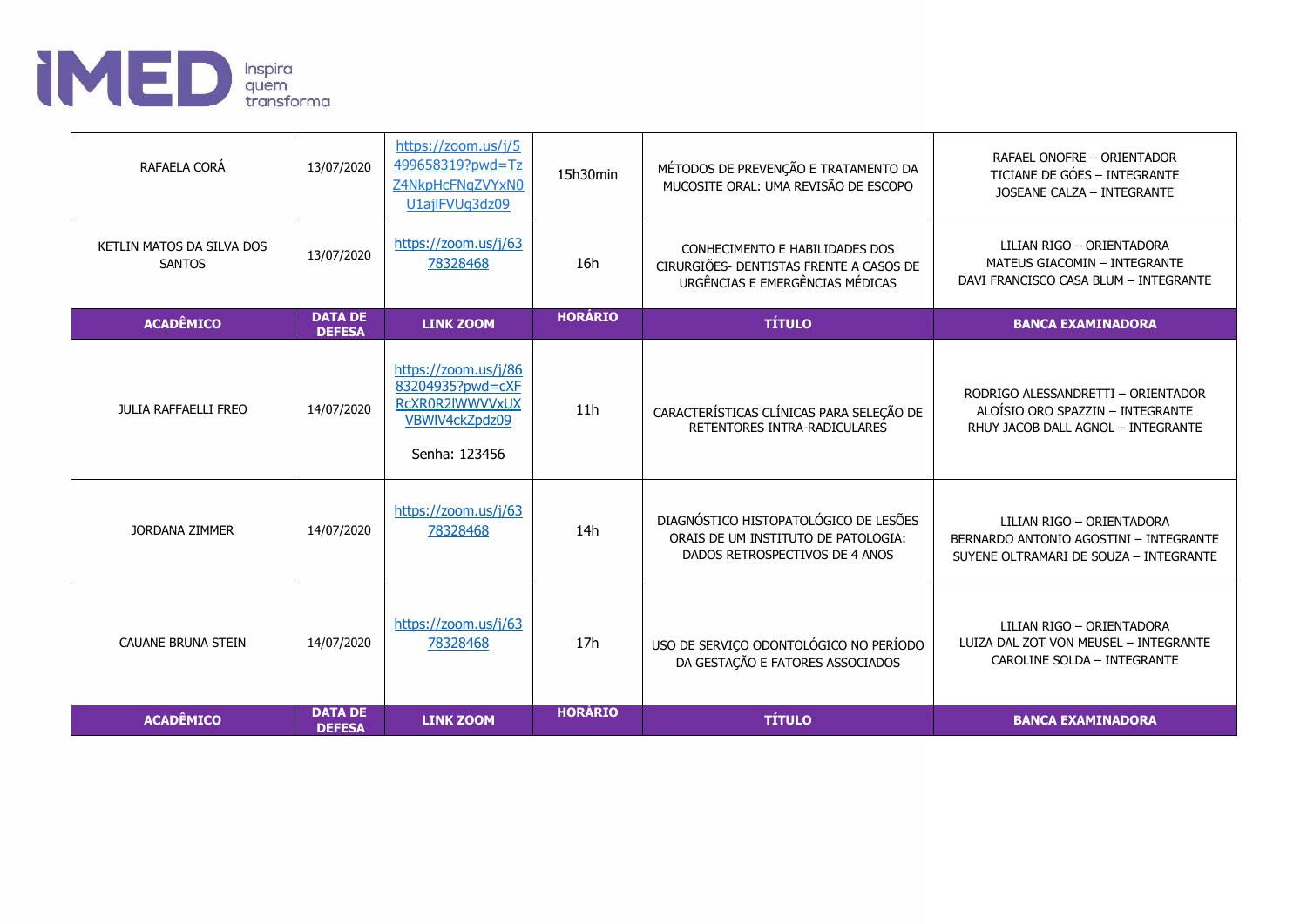

| EMANUELLE THOMÉ MAGAYEVSKI                | 16/07/2020                      | https://zoom.us/j/9<br>8840997400?pwd=<br>Nm0xUVNTVGMzaT<br>hub0x1cDBYVHo5dz<br>09<br>Meeting ID: 988<br>4099 7400<br>Password: 272282 | 14h            | ESTIMATIVA DA PREVALÊNCIA GLOBAL DE USO<br>DE SERVIÇOS ODONTOLÓGICOS POR PRÉ<br><b>ESCOLARES</b>                                               | BERNARDO ANTONIO AGOSTINI - ORIENTADOR<br>LUIZA DAL ZOT VON MEUSEL - INTEGRANTE<br>GRAZIELA ORO CERICATO NUNES DE SOUZA -<br>INTEGRANTE |
|-------------------------------------------|---------------------------------|----------------------------------------------------------------------------------------------------------------------------------------|----------------|------------------------------------------------------------------------------------------------------------------------------------------------|-----------------------------------------------------------------------------------------------------------------------------------------|
| DENNIS FELIPE HERBERTS CHRIST             | 16/07/2020                      | https://zoom.us/j/93<br>400725569                                                                                                      | 17h            | CONHECIMENTO E HÁBITOS DE HIGIENE BUCAL<br>DOS PACIENTES ONCOLÓGICOS NO HOSPITAL<br>DE CLÍNICAS EM PASSO FUNDO-RS - UM<br><b>ESTUDO PILOTO</b> | MICHELE DE CONTO FERREIRA - ORIENTADORA<br>LILIAN RIGO - INTEGRANTE<br>LUÍZA DAL ZOT VON MEUSEL - INTEGRANTE                            |
| <b>ACADÊMICO</b>                          | <b>DATA DE</b><br><b>DEFESA</b> | <b>LINK ZOOM</b>                                                                                                                       | <b>HORÁRIO</b> | <b>TÍTULO</b>                                                                                                                                  | <b>BANCA EXAMINADORA</b>                                                                                                                |
|                                           |                                 |                                                                                                                                        |                |                                                                                                                                                |                                                                                                                                         |
| ALINE SZAMBERLAM KAUTZMANN                | 20/07/2020                      | https://zoom.us/j/95<br>028616216                                                                                                      | 14h            | AÇÃO DOS ENXAGUATÓRIOS BUCAIS SOBRE<br>MICRORGANISMOS ORAIS:<br>UM ESTUDO IN VITRO                                                             | JOSEANE VICCARI CALZA - ORIENTADOR<br>CASSIA DIPP - INTEGRANTE<br>CLARICE ELVIRA SAGIN- INTEGRANTE                                      |
| NATHALIA LEITE DO PRADO<br><b>RIBEIRO</b> | 20/07/2020                      | https://zoom.us/j/93<br>609990449                                                                                                      | 15h            | TOXINA BOTULÍNICA NA ODONTOLOGIA -<br>ESTUDOS REALIZADOS NOS ÚLTIMOS 5 ANOS                                                                    | JOSEANE VICCARI CALZA - ORIENTADOR<br><b>CASSIA DIPP - INTEGRANTE</b><br><b>CLARICE ELVIRA SAGIN- INTEGRANTE</b>                        |
| <b>ACADÊMICO</b>                          | <b>DATA DE</b><br><b>DEFESA</b> | <b>LINK ZOOM</b>                                                                                                                       | <b>HORÁRIO</b> | <b>TÍTULO</b>                                                                                                                                  | <b>BANCA EXAMINADORA</b>                                                                                                                |